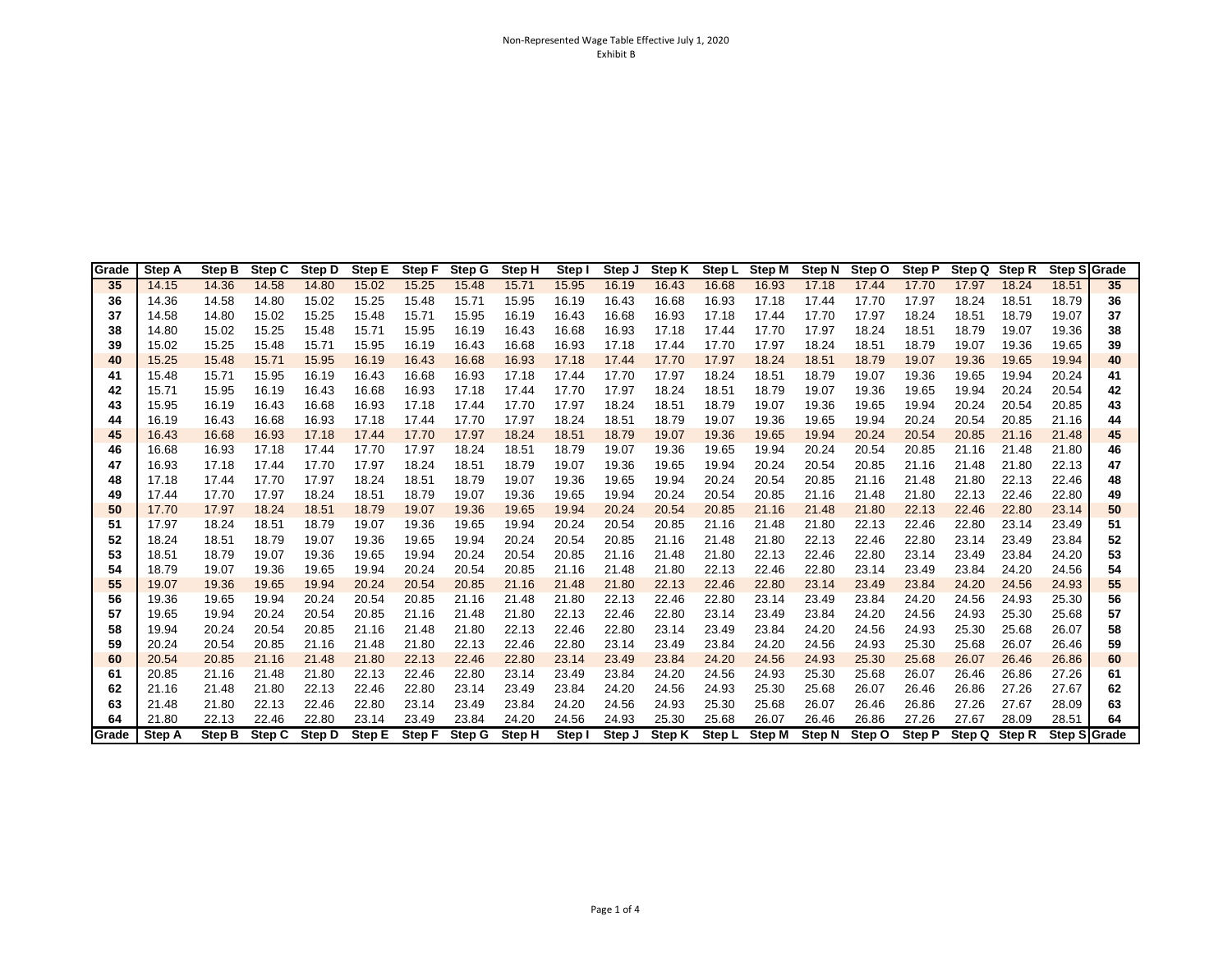| Grade | <b>Step A</b> | Step B | Step C | Step D | Step E | <b>Step F</b> | Step G | Step H | Step I | Step J | Step K        | Step L | <b>Step M</b> | Step N        | Step O | <b>Step P</b> | Step Q Step R |        | Step SGrade  |     |
|-------|---------------|--------|--------|--------|--------|---------------|--------|--------|--------|--------|---------------|--------|---------------|---------------|--------|---------------|---------------|--------|--------------|-----|
| 65    | 22.13         | 22.46  | 22.80  | 23.14  | 23.49  | 23.84         | 24.20  | 24.56  | 24.93  | 25.30  | 25.68         | 26.07  | 26.46         | 26.86         | 27.26  | 27.67         | 28.09         | 28.51  | 28.94        | 65  |
| 66    | 22.46         | 22.80  | 23.14  | 23.49  | 23.84  | 24.20         | 24.56  | 24.93  | 25.30  | 25.68  | 26.07         | 26.46  | 26.86         | 27.26         | 27.67  | 28.09         | 28.51         | 28.94  | 29.37        | 66  |
| 67    | 22.80         | 23.14  | 23.49  | 23.84  | 24.20  | 24.56         | 24.93  | 25.30  | 25.68  | 26.07  | 26.46         | 26.86  | 27.26         | 27.67         | 28.09  | 28.51         | 28.94         | 29.37  | 29.81        | 67  |
| 68    | 23.14         | 23.49  | 23.84  | 24.20  | 24.56  | 24.93         | 25.30  | 25.68  | 26.07  | 26.46  | 26.86         | 27.26  | 27.67         | 28.09         | 28.51  | 28.94         | 29.37         | 29.81  | 30.26        | 68  |
| 69    | 23.49         | 23.84  | 24.20  | 24.56  | 24.93  | 25.30         | 25.68  | 26.07  | 26.46  | 26.86  | 27.26         | 27.67  | 28.09         | 28.51         | 28.94  | 29.37         | 29.81         | 30.26  | 30.71        | 69  |
| 70    | 23.84         | 24.20  | 24.56  | 24.93  | 25.30  | 25.68         | 26.07  | 26.46  | 26.86  | 27.26  | 27.67         | 28.09  | 28.51         | 28.94         | 29.37  | 29.81         | 30.26         | 30.71  | 31.17        | 70  |
| 71    | 24.20         | 24.56  | 24.93  | 25.30  | 25.68  | 26.07         | 26.46  | 26.86  | 27.26  | 27.67  | 28.09         | 28.51  | 28.94         | 29.37         | 29.81  | 30.26         | 30.71         | 31.17  | 31.64        | 71  |
| 72    | 24.56         | 24.93  | 25.30  | 25.68  | 26.07  | 26.46         | 26.86  | 27.26  | 27.67  | 28.09  | 28.51         | 28.94  | 29.37         | 29.81         | 30.26  | 30.71         | 31.17         | 31.64  | 32.11        | 72  |
| 73    | 24.93         | 25.30  | 25.68  | 26.07  | 26.46  | 26.86         | 27.26  | 27.67  | 28.09  | 28.51  | 28.94         | 29.37  | 29.81         | 30.26         | 30.71  | 31.17         | 31.64         | 32.11  | 32.59        | 73  |
| 74    | 25.30         | 25.68  | 26.07  | 26.46  | 26.86  | 27.26         | 27.67  | 28.09  | 28.51  | 28.94  | 29.37         | 29.81  | 30.26         | 30.71         | 31.17  | 31.64         | 32.11         | 32.59  | 33.08        | 74  |
| 75    | 25.68         | 26.07  | 26.46  | 26.86  | 27.26  | 27.67         | 28.09  | 28.51  | 28.94  | 29.37  | 29.81         | 30.26  | 30.71         | 31.17         | 31.64  | 32.11         | 32.59         | 33.08  | 33.58        | 75  |
| 76    | 26.07         | 26.46  | 26.86  | 27.26  | 27.67  | 28.09         | 28.51  | 28.94  | 29.37  | 29.81  | 30.26         | 30.71  | 31.17         | 31.64         | 32.11  | 32.59         | 33.08         | 33.58  | 34.08        | 76  |
| 77    | 26.46         | 26.86  | 27.26  | 27.67  | 28.09  | 28.51         | 28.94  | 29.37  | 29.81  | 30.26  | 30.71         | 31.17  | 31.64         | 32.11         | 32.59  | 33.08         | 33.58         | 34.08  | 34.59        | 77  |
| 78    | 26.86         | 27.26  | 27.67  | 28.09  | 28.51  | 28.94         | 29.37  | 29.81  | 30.26  | 30.71  | 31.17         | 31.64  | 32.11         | 32.59         | 33.08  | 33.58         | 34.08         | 34.59  | 35.11        | 78  |
| 79    | 27.26         | 27.67  | 28.09  | 28.51  | 28.94  | 29.37         | 29.81  | 30.26  | 30.71  | 31.17  | 31.64         | 32.11  | 32.59         | 33.08         | 33.58  | 34.08         | 34.59         | 35.11  | 35.64        | 79  |
| 80    | 27.67         | 28.09  | 28.51  | 28.94  | 29.37  | 29.81         | 30.26  | 30.71  | 31.17  | 31.64  | 32.11         | 32.59  | 33.08         | 33.58         | 34.08  | 34.59         | 35.11         | 35.64  | 36.17        | 80  |
| 81    | 28.09         | 28.51  | 28.94  | 29.37  | 29.81  | 30.26         | 30.71  | 31.17  | 31.64  | 32.11  | 32.59         | 33.08  | 33.58         | 34.08         | 34.59  | 35.11         | 35.64         | 36.17  | 36.71        | 81  |
| 82    | 28.51         | 28.94  | 29.37  | 29.81  | 30.26  | 30.71         | 31.17  | 31.64  | 32.11  | 32.59  | 33.08         | 33.58  | 34.08         | 34.59         | 35.11  | 35.64         | 36.17         | 36.71  | 37.26        | 82  |
| 83    | 28.94         | 29.37  | 29.81  | 30.26  | 30.71  | 31.17         | 31.64  | 32.11  | 32.59  | 33.08  | 33.58         | 34.08  | 34.59         | 35.11         | 35.64  | 36.17         | 36.71         | 37.26  | 37.82        | 83  |
| 84    | 29.37         | 29.81  | 30.26  | 30.71  | 31.17  | 31.64         | 32.11  | 32.59  | 33.08  | 33.58  | 34.08         | 34.59  | 35.11         | 35.64         | 36.17  | 36.71         | 37.26         | 37.82  | 38.39        | 84  |
| 85    | 29.81         | 30.26  | 30.71  | 31.17  | 31.64  | 32.11         | 32.59  | 33.08  | 33.58  | 34.08  | 34.59         | 35.11  | 35.64         | 36.17         | 36.71  | 37.26         | 37.82         | 38.39  | 38.97        | 85  |
| 86    | 30.26         | 30.71  | 31.17  | 31.64  | 32.11  | 32.59         | 33.08  | 33.58  | 34.08  | 34.59  | 35.11         | 35.64  | 36.17         | 36.71         | 37.26  | 37.82         | 38.39         | 38.97  | 39.55        | 86  |
| 87    | 30.71         | 31.17  | 31.64  | 32.11  | 32.59  | 33.08         | 33.58  | 34.08  | 34.59  | 35.11  | 35.64         | 36.17  | 36.71         | 37.26         | 37.82  | 38.39         | 38.97         | 39.55  | 40.14        | 87  |
| 88    | 31.17         | 31.64  | 32.11  | 32.59  | 33.08  | 33.58         | 34.08  | 34.59  | 35.11  | 35.64  | 36.17         | 36.71  | 37.26         | 37.82         | 38.39  | 38.97         | 39.55         | 40.14  | 40.74        | 88  |
| 89    | 31.64         | 32.11  | 32.59  | 33.08  | 33.58  | 34.08         | 34.59  | 35.11  | 35.64  | 36.17  | 36.71         | 37.26  | 37.82         | 38.39         | 38.97  | 39.55         | 40.14         | 40.74  | 41.35        | 89  |
| 90    | 32.11         | 32.59  | 33.08  | 33.58  | 34.08  | 34.59         | 35.11  | 35.64  | 36.17  | 36.71  | 37.26         | 37.82  | 38.39         | 38.97         | 39.55  | 40.14         | 40.74         | 41.35  | 41.97        | 90  |
| 91    | 32.59         | 33.08  | 33.58  | 34.08  | 34.59  | 35.11         | 35.64  | 36.17  | 36.71  | 37.26  | 37.82         | 38.39  | 38.97         | 39.55         | 40.14  | 40.74         | 41.35         | 41.97  | 42.60        | 91  |
| 92    | 33.08         | 33.58  | 34.08  | 34.59  | 35.11  | 35.64         | 36.17  | 36.71  | 37.26  | 37.82  | 38.39         | 38.97  | 39.55         | 40.14         | 40.74  | 41.35         | 41.97         | 42.60  | 43.24        | 92  |
| 93    | 33.58         | 34.08  | 34.59  | 35.11  | 35.64  | 36.17         | 36.71  | 37.26  | 37.82  | 38.39  | 38.97         | 39.55  | 40.14         | 40.74         | 41.35  | 41.97         | 42.60         | 43.24  | 43.89        | 93  |
| 94    | 34.08         | 34.59  | 35.11  | 35.64  | 36.17  | 36.71         | 37.26  | 37.82  | 38.39  | 38.97  | 39.55         | 40.14  | 40.74         | 41.35         | 41.97  | 42.60         | 43.24         | 43.89  | 44.55        | 94  |
| 95    | 34.59         | 35.11  | 35.64  | 36.17  | 36.71  | 37.26         | 37.82  | 38.39  | 38.97  | 39.55  | 40.14         | 40.74  | 41.35         | 41.97         | 42.60  | 43.24         | 43.89         | 44.55  | 45.22        | 95  |
| 96    | 35.11         | 35.64  | 36.17  | 36.71  | 37.26  | 37.82         | 38.39  | 38.97  | 39.55  | 40.14  | 40.74         | 41.35  | 41.97         | 42.60         | 43.24  | 43.89         | 44.55         | 45.22  | 45.90        | 96  |
| 97    | 35.64         | 36.17  | 36.71  | 37.26  | 37.82  | 38.39         | 38.97  | 39.55  | 40.14  | 40.74  | 41.35         | 41.97  | 42.60         | 43.24         | 43.89  | 44.55         | 45.22         | 45.90  | 46.59        | 97  |
| 98    | 36.17         | 36.71  | 37.26  | 37.82  | 38.39  | 38.97         | 39.55  | 40.14  | 40.74  | 41.35  | 41.97         | 42.60  | 43.24         | 43.89         | 44.55  | 45.22         | 45.90         | 46.59  | 47.29        | 98  |
| 99    | 36.71         | 37.26  | 37.82  | 38.39  | 38.97  | 39.55         | 40.14  | 40.74  | 41.35  | 41.97  | 42.60         | 43.24  | 43.89         | 44.55         | 45.22  | 45.90         | 46.59         | 47.29  | 48.00        | 99  |
| 100   | 37.26         | 37.82  | 38.39  | 38.97  | 39.55  | 40.14         | 40.74  | 41.35  | 41.97  | 42.60  | 43.24         | 43.89  | 44.55         | 45.22         | 45.90  | 46.59         | 47.29         | 48.00  | 48.72        | 100 |
| Grade | Step A        | Step B | Step C | Step D | Step E | Step F        | Step G | Step H | Step I | Step J | <b>Step K</b> | Step L | <b>Step M</b> | <b>Step N</b> | Step O | Step P        | Step Q        | Step R | Step S Grade |     |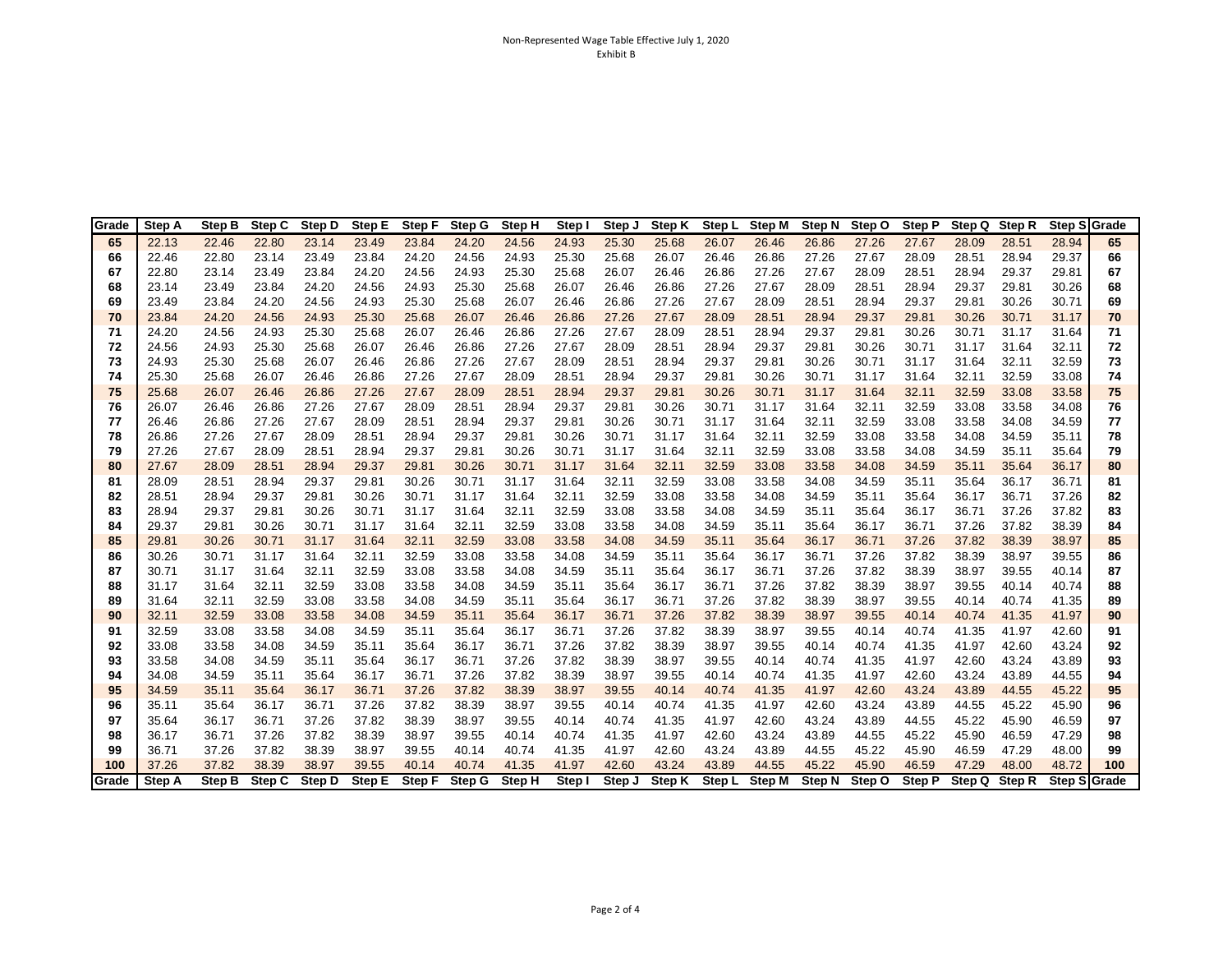| Grade | Step T        | Step U | Step V | <b>Step W</b> | Step X | <b>Step Y</b> |       |                                |       |       | Step Z Step AA Step BB Step CC Step DD Step EE Step FF Step GG Step HH |       |       |       |       | Step II | Step JJ | Step KK Step LL Grade |       |    |
|-------|---------------|--------|--------|---------------|--------|---------------|-------|--------------------------------|-------|-------|------------------------------------------------------------------------|-------|-------|-------|-------|---------|---------|-----------------------|-------|----|
| 35    | 18.79         | 19.07  | 19.36  | 19.65         | 19.94  | 20.24         | 20.54 | 20.85                          | 21.16 | 21.48 | 21.80                                                                  | 22.13 | 22.46 | 22.80 | 23.14 | 23.49   | 23.84   | 24.20                 | 24.56 | 35 |
| 36    | 19.07         | 19.36  | 19.65  | 19.94         | 20.24  | 20.54         | 20.85 | 21.16                          | 21.48 | 21.80 | 22.13                                                                  | 22.46 | 22.80 | 23.14 | 23.49 | 23.84   | 24.20   | 24.56                 | 24.93 | 36 |
| 37    | 19.36         | 19.65  | 19.94  | 20.24         | 20.54  | 20.85         | 21.16 | 21.48                          | 21.80 | 22.13 | 22.46                                                                  | 22.80 | 23.14 | 23.49 | 23.84 | 24.20   | 24.56   | 24.93                 | 25.30 | 37 |
| 38    | 19.65         | 19.94  | 20.24  | 20.54         | 20.85  | 21.16         | 21.48 | 21.80                          | 22.13 | 22.46 | 22.80                                                                  | 23.14 | 23.49 | 23.84 | 24.20 | 24.56   | 24.93   | 25.30                 | 25.68 | 38 |
| 39    | 19.94         | 20.24  | 20.54  | 20.85         | 21.16  | 21.48         | 21.80 | 22.13                          | 22.46 | 22.80 | 23.14                                                                  | 23.49 | 23.84 | 24.20 | 24.56 | 24.93   | 25.30   | 25.68                 | 26.07 | 39 |
| 40    | 20.24         | 20.54  | 20.85  | 21.16         | 21.48  | 21.80         | 22.13 | 22.46                          | 22.80 | 23.14 | 23.49                                                                  | 23.84 | 24.20 | 24.56 | 24.93 | 25.30   | 25.68   | 26.07                 | 26.46 | 40 |
| 41    | 20.54         | 20.85  | 21.16  | 21.48         | 21.80  | 22.13         | 22.46 | 22.80                          | 23.14 | 23.49 | 23.84                                                                  | 24.20 | 24.56 | 24.93 | 25.30 | 25.68   | 26.07   | 26.46                 | 26.86 | 41 |
| 42    | 20.85         | 21.16  | 21.48  | 21.80         | 22.13  | 22.46         | 22.80 | 23.14                          | 23.49 | 23.84 | 24.20                                                                  | 24.56 | 24.93 | 25.30 | 25.68 | 26.07   | 26.46   | 26.86                 | 27.26 | 42 |
| 43    | 21.16         | 21.48  | 21.80  | 22.13         | 22.46  | 22.80         | 23.14 | 23.49                          | 23.84 | 24.20 | 24.56                                                                  | 24.93 | 25.30 | 25.68 | 26.07 | 26.46   | 26.86   | 27.26                 | 27.67 | 43 |
| 44    | 21.48         | 21.80  | 22.13  | 22.46         | 22.80  | 23.14         | 23.49 | 23.84                          | 24.20 | 24.56 | 24.93                                                                  | 25.30 | 25.68 | 26.07 | 26.46 | 26.86   | 27.26   | 27.67                 | 28.09 | 44 |
| 45    | 21.80         | 22.13  | 22.46  | 22.80         | 23.14  | 23.49         | 23.84 | 24.20                          | 24.56 | 24.93 | 25.30                                                                  | 25.68 | 26.07 | 26.46 | 26.86 | 27.26   | 27.67   | 28.09                 | 28.51 | 45 |
| 46    | 22.13         | 22.46  | 22.80  | 23.14         | 23.49  | 23.84         | 24.20 | 24.56                          | 24.93 | 25.30 | 25.68                                                                  | 26.07 | 26.46 | 26.86 | 27.26 | 27.67   | 28.09   | 28.51                 | 28.94 | 46 |
| 47    | 22.46         | 22.80  | 23.14  | 23.49         | 23.84  | 24.20         | 24.56 | 24.93                          | 25.30 | 25.68 | 26.07                                                                  | 26.46 | 26.86 | 27.26 | 27.67 | 28.09   | 28.51   | 28.94                 | 29.37 | 47 |
| 48    | 22.80         | 23.14  | 23.49  | 23.84         | 24.20  | 24.56         | 24.93 | 25.30                          | 25.68 | 26.07 | 26.46                                                                  | 26.86 | 27.26 | 27.67 | 28.09 | 28.51   | 28.94   | 29.37                 | 29.81 | 48 |
| 49    | 23.14         | 23.49  | 23.84  | 24.20         | 24.56  | 24.93         | 25.30 | 25.68                          | 26.07 | 26.46 | 26.86                                                                  | 27.26 | 27.67 | 28.09 | 28.51 | 28.94   | 29.37   | 29.81                 | 30.26 | 49 |
| 50    | 23.49         | 23.84  | 24.20  | 24.56         | 24.93  | 25.30         | 25.68 | 26.07                          | 26.46 | 26.86 | 27.26                                                                  | 27.67 | 28.09 | 28.51 | 28.94 | 29.37   | 29.81   | 30.26                 | 30.71 | 50 |
| 51    | 23.84         | 24.20  | 24.56  | 24.93         | 25.30  | 25.68         | 26.07 | 26.46                          | 26.86 | 27.26 | 27.67                                                                  | 28.09 | 28.51 | 28.94 | 29.37 | 29.81   | 30.26   | 30.71                 | 31.17 | 51 |
| 52    | 24.20         | 24.56  | 24.93  | 25.30         | 25.68  | 26.07         | 26.46 | 26.86                          | 27.26 | 27.67 | 28.09                                                                  | 28.51 | 28.94 | 29.37 | 29.81 | 30.26   | 30.71   | 31.17                 | 31.64 | 52 |
| 53    | 24.56         | 24.93  | 25.30  | 25.68         | 26.07  | 26.46         | 26.86 | 27.26                          | 27.67 | 28.09 | 28.51                                                                  | 28.94 | 29.37 | 29.81 | 30.26 | 30.71   | 31.17   | 31.64                 | 32.11 |    |
| 54    | 24.93         | 25.30  | 25.68  | 26.07         | 26.46  | 26.86         | 27.26 | 27.67                          | 28.09 | 28.51 | 28.94                                                                  | 29.37 | 29.81 | 30.26 | 30.71 | 31.17   | 31.64   | 32.11                 | 32.59 | 54 |
| 55    | 25.30         | 25.68  | 26.07  | 26.46         | 26.86  | 27.26         | 27.67 | 28.09                          | 28.51 | 28.94 | 29.37                                                                  | 29.81 | 30.26 | 30.71 | 31.17 | 31.64   | 32.11   | 32.59                 | 33.08 | 55 |
| 56    | 25.68         | 26.07  | 26.46  | 26.86         | 27.26  | 27.67         | 28.09 | 28.51                          | 28.94 | 29.37 | 29.81                                                                  | 30.26 | 30.71 | 31.17 | 31.64 | 32.11   | 32.59   | 33.08                 | 33.58 | 56 |
| 57    | 26.07         | 26.46  | 26.86  | 27.26         | 27.67  | 28.09         | 28.51 | 28.94                          | 29.37 | 29.81 | 30.26                                                                  | 30.71 | 31.17 | 31.64 | 32.11 | 32.59   | 33.08   | 33.58                 | 34.08 | 57 |
| 58    | 26.46         | 26.86  | 27.26  | 27.67         | 28.09  | 28.51         | 28.94 | 29.37                          | 29.81 | 30.26 | 30.71                                                                  | 31.17 | 31.64 | 32.11 | 32.59 | 33.08   | 33.58   | 34.08                 | 34.59 | 58 |
| 59    | 26.86         | 27.26  | 27.67  | 28.09         | 28.51  | 28.94         | 29.37 | 29.81                          | 30.26 | 30.71 | 31.17                                                                  | 31.64 | 32.11 | 32.59 | 33.08 | 33.58   | 34.08   | 34.59                 | 35.11 | 59 |
| 60    | 27.26         | 27.67  | 28.09  | 28.51         | 28.94  | 29.37         | 29.81 | 30.26                          | 30.71 | 31.17 | 31.64                                                                  | 32.11 | 32.59 | 33.08 | 33.58 | 34.08   | 34.59   | 35.11                 | 35.64 | 60 |
| 61    | 27.67         | 28.09  | 28.51  | 28.94         | 29.37  | 29.81         | 30.26 | 30.71                          | 31.17 | 31.64 | 32.11                                                                  | 32.59 | 33.08 | 33.58 | 34.08 | 34.59   | 35.11   | 35.64                 | 36.17 | 61 |
| 62    | 28.09         | 28.51  | 28.94  | 29.37         | 29.81  | 30.26         | 30.71 | 31.17                          | 31.64 | 32.11 | 32.59                                                                  | 33.08 | 33.58 | 34.08 | 34.59 | 35.11   | 35.64   | 36.17                 | 36.71 | 62 |
| 63    | 28.51         | 28.94  | 29.37  | 29.81         | 30.26  | 30.71         | 31.17 | 31.64                          | 32.11 | 32.59 | 33.08                                                                  | 33.58 | 34.08 | 34.59 | 35.11 | 35.64   | 36.17   | 36.71                 | 37.26 | 63 |
| 64    | 28.94         | 29.37  | 29.81  | 30.26         | 30.71  | 31.17         | 31.64 | 32.11                          | 32.59 | 33.08 | 33.58                                                                  | 34.08 | 34.59 | 35.11 | 35.64 | 36.17   | 36.71   | 37.26                 | 37.82 | 64 |
| Grade | <b>Step T</b> | Step U | Step V | Step W        | Step X | Step Y        |       | Step Z Step AA Step BB Step CC |       |       | Step DD Step EE Step FF Step GG Step HH                                |       |       |       |       | Step II | Step JJ | Step KK Step LL Grade |       |    |